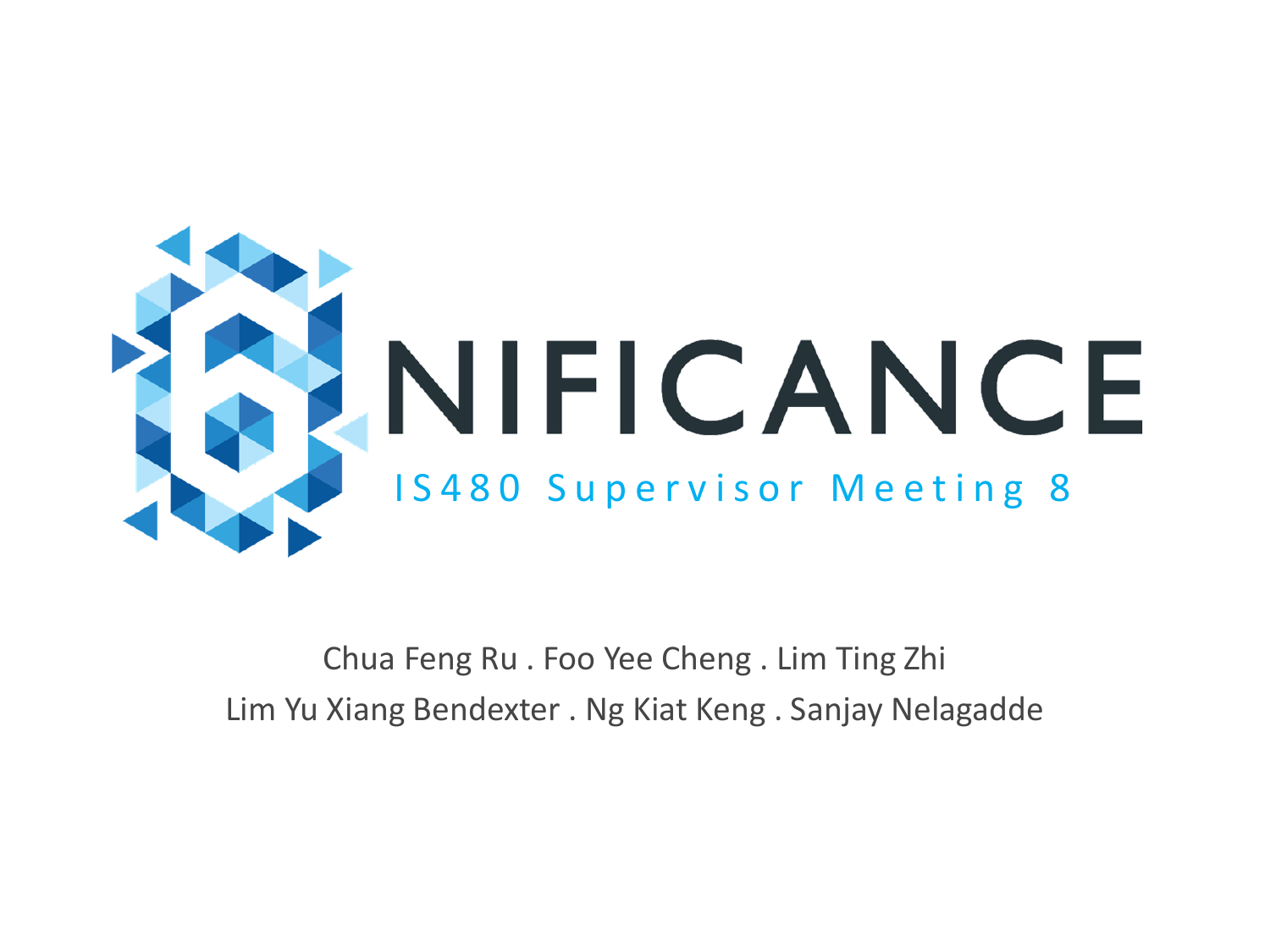## PROJECT STATUS

- *Current Iteration : 10*
- *Current Iteration Start Date : 28th Oct 2015*
- *Current Iteration End Date : 8th Nov 2015*

- *Team Deliverables For Current Iteration :*
- *1. Analytics Module : Track Top Posts*
- *2. Analytics Module : Track Top Color*
- *3. Social Module : Embedded Advertisements*
- *4. Social Module : Delete Post*

*Overall Project Completion Status : 85 %*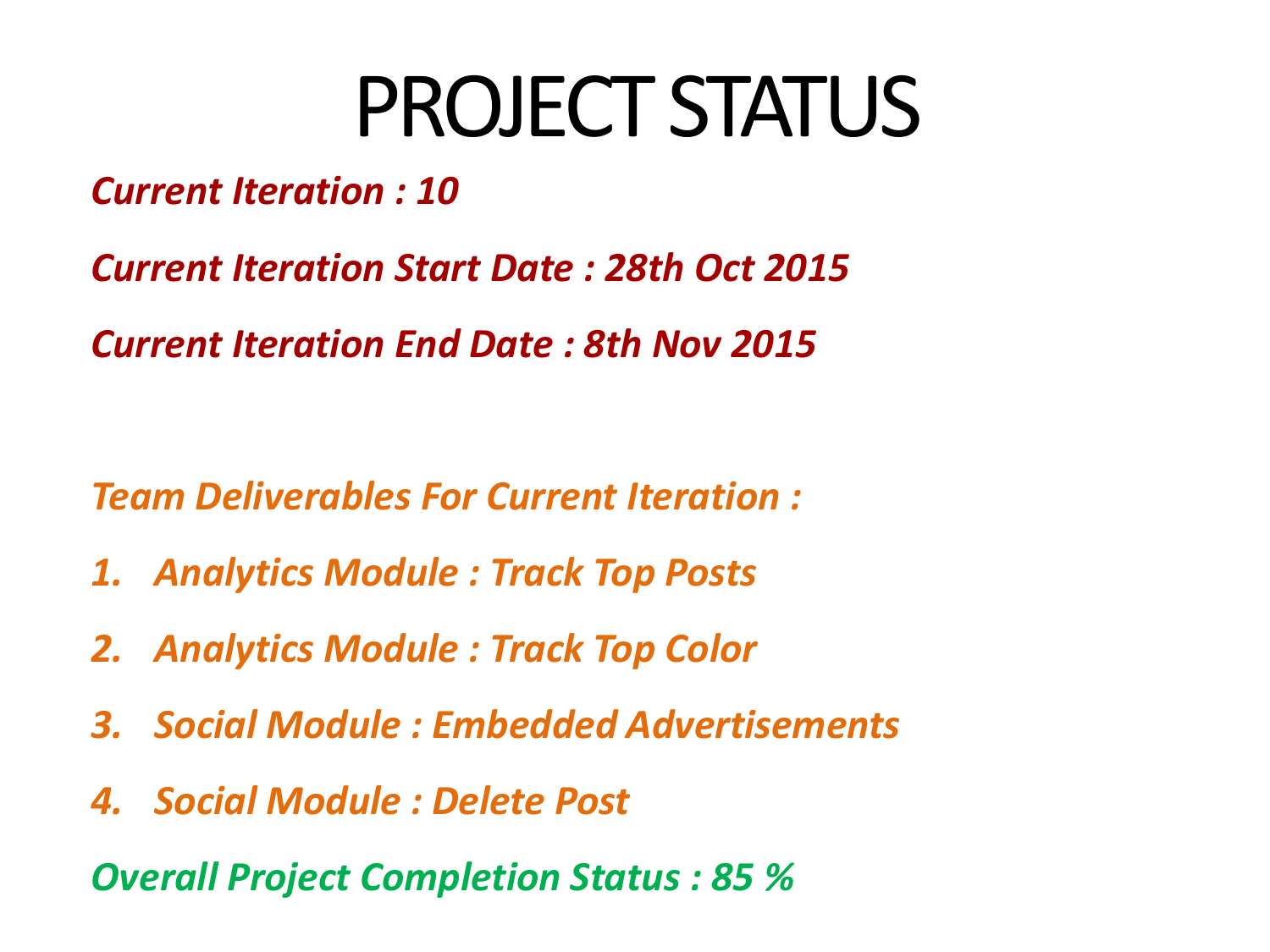## Metrics Collection – No. Of Users

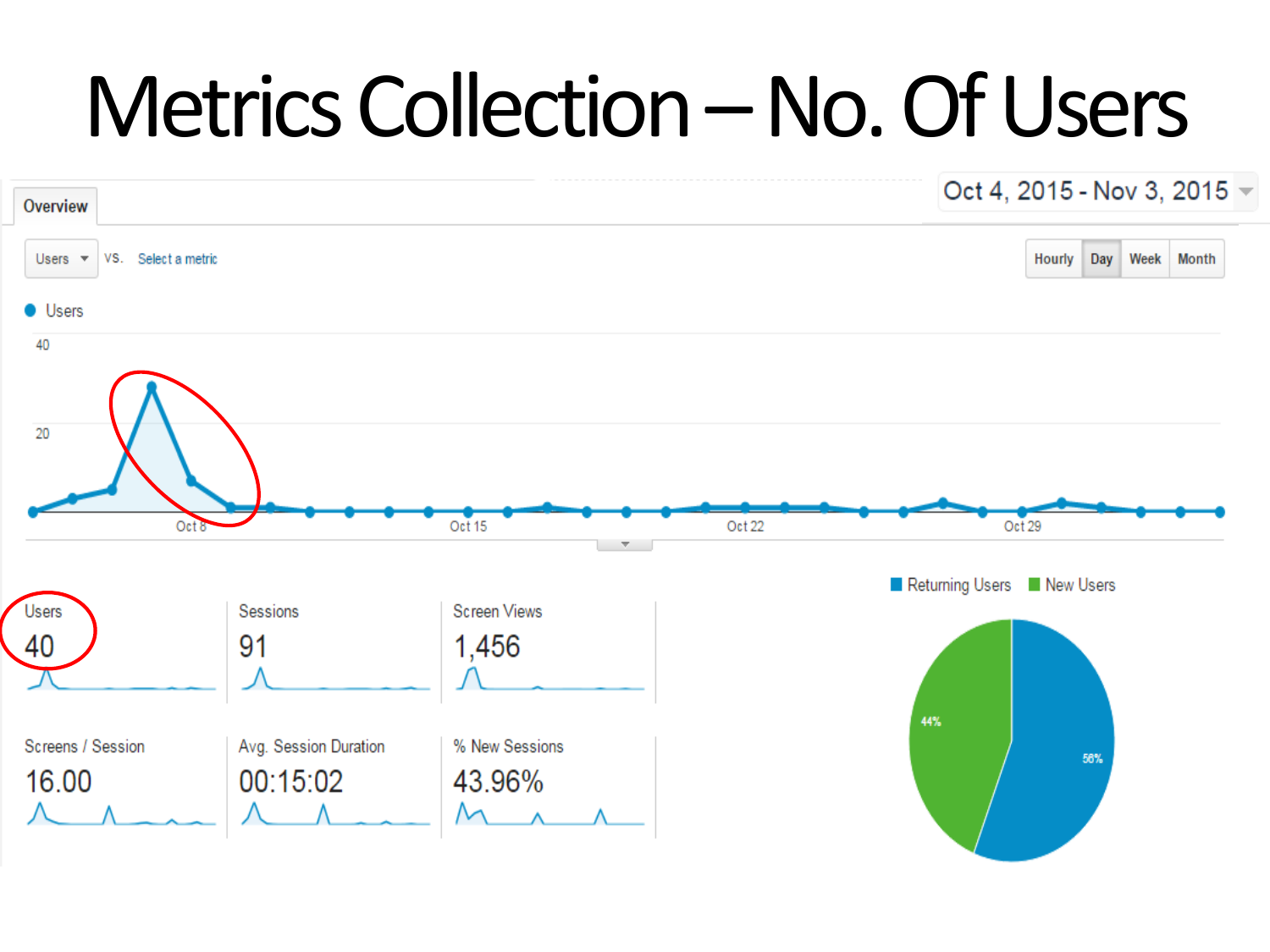# Why drop in users?

### 1. Application occasionally crashes

### 2. Application takes too long to load

\*Based on responses from users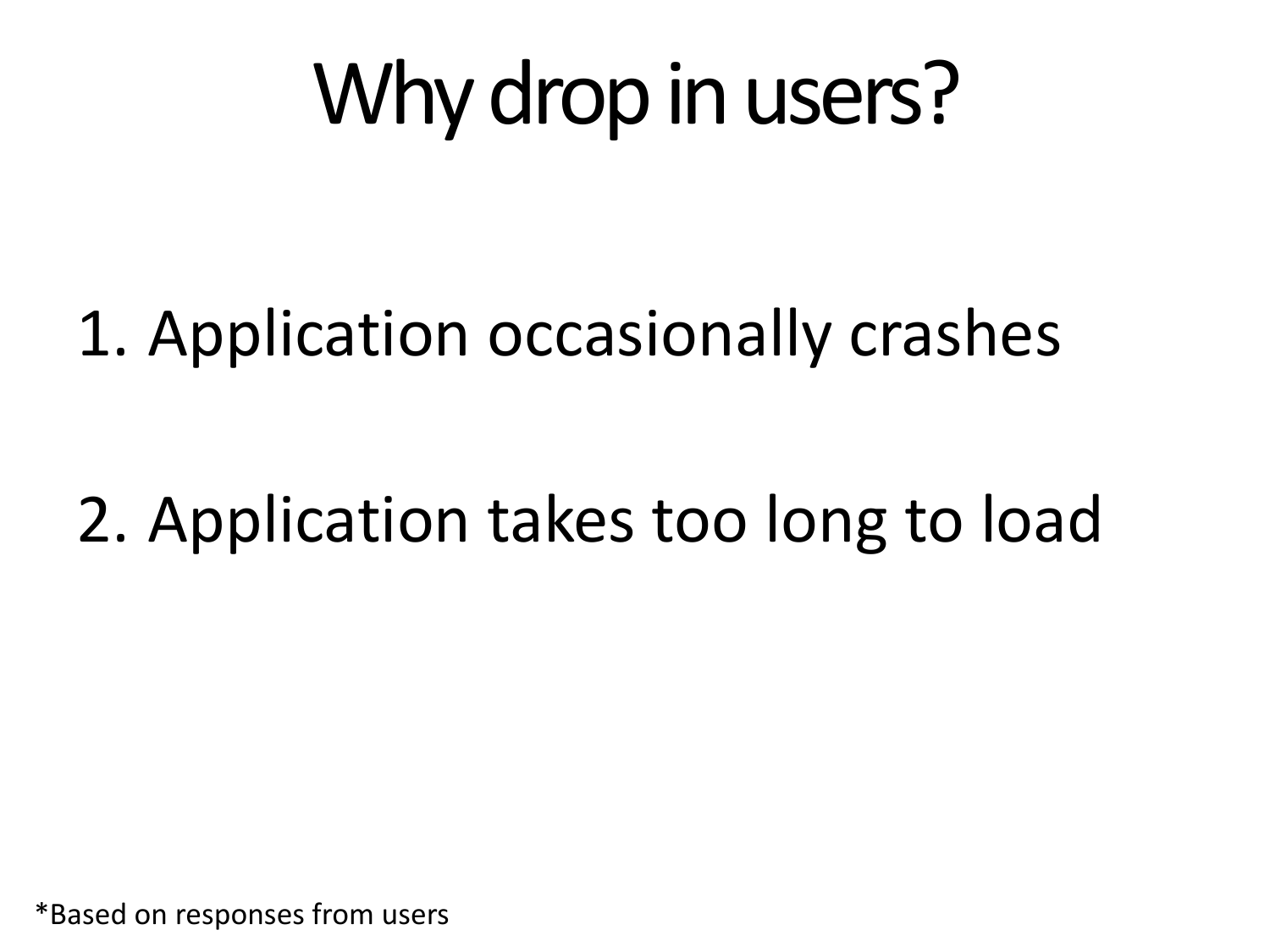# What we did?

1. Used new Glide library to load and cache images

oSignificant reduction in "outofmemory error" and crashes

2. Used compression for images

oLoading time of images reduced from 12 seconds to 8 seconds

oOngoing improvement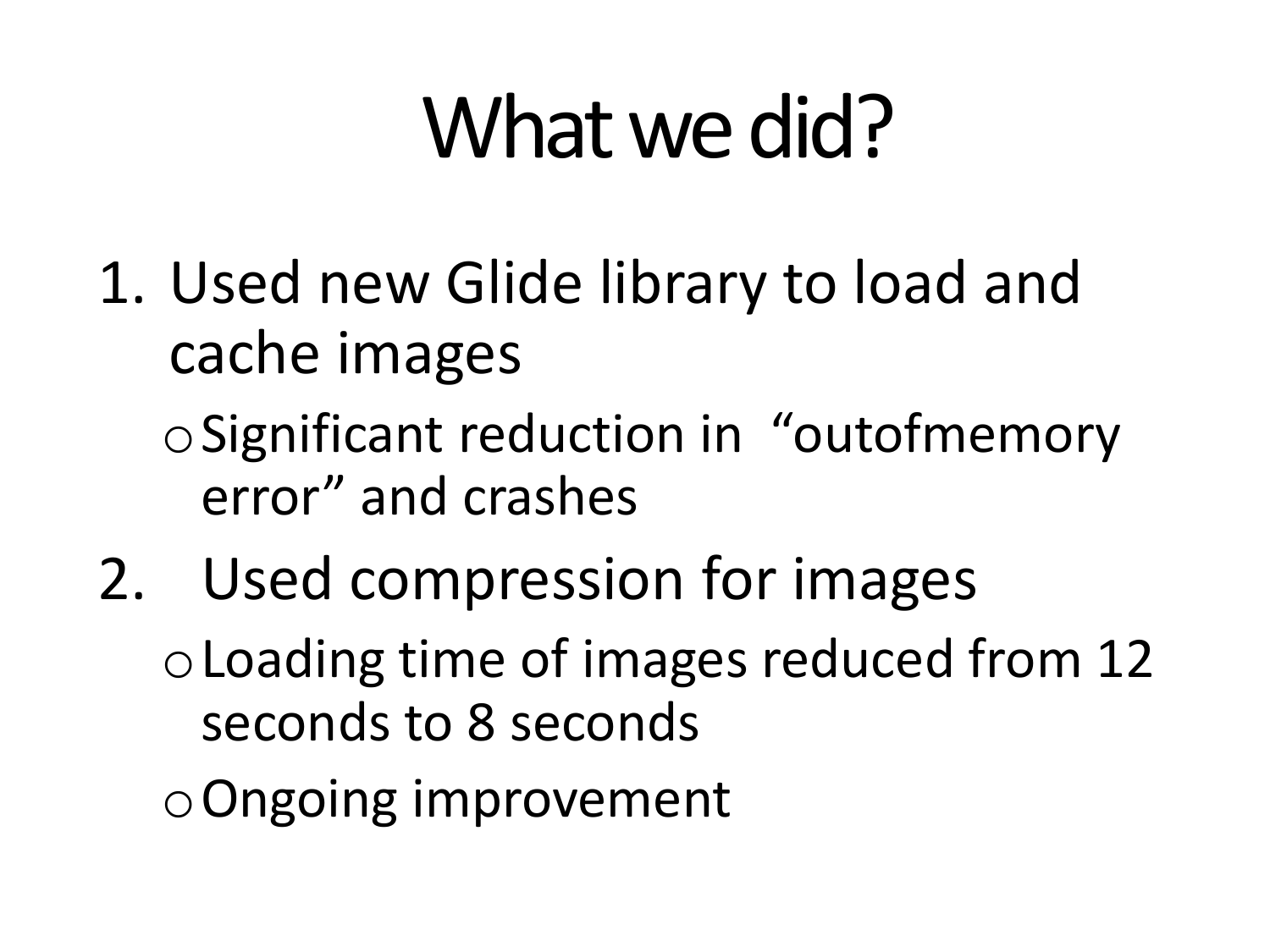# What we did?

- Improved color sorting algorithm
	- All colors are divided into 12 spectrums
	- Selected color matched to respective spectrum
	- All posts with color tags found in spectrum are shown
	- Posts are sorted by nearest Euclidean distance from the selected color in respective spectrum
	- Extreme cases like black, grey and white are removed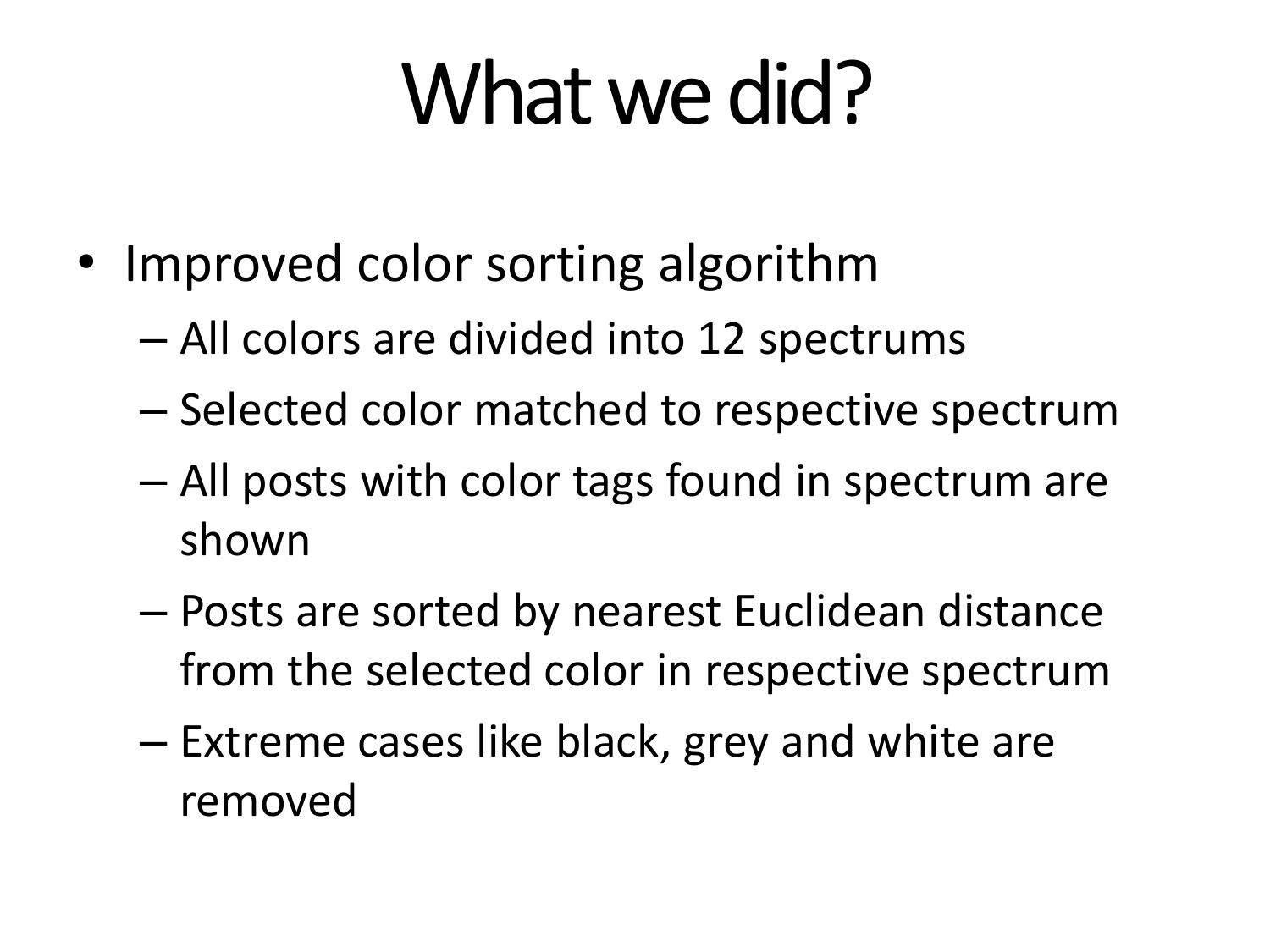# Metrics Collection –Screen Views

Primary Dimension: Screen Name

Oct 4, 2015 - Nov 3, 2015 -

|                      | 囲<br>$\mathbb O$<br>Ε<br>生 師 <br>Q advanced<br>Plot Rows<br>Secondary dimension v Sort Type:<br>Default $\blacktriangledown$ |                     |                                      |                                         |                                            |                                      |
|----------------------|------------------------------------------------------------------------------------------------------------------------------|---------------------|--------------------------------------|-----------------------------------------|--------------------------------------------|--------------------------------------|
| $\Box$               |                                                                                                                              | Screen Name (?)     | Screen Views ?                       | $\mathbf{\Psi}$ Unique Screen Views (?) | Avg. Time on Screen ?                      | % Exit (?)                           |
|                      |                                                                                                                              |                     | 1,456<br>% of Total: 100.00% (1,456) | 297<br>% of Total: 100.00% (297)        | 00:01:00<br>Avg for View: 00:01:00 (0.00%) | 6.25%<br>Avg for View: 6.25% (0.00%) |
|                      |                                                                                                                              | Newsfeed            | 689 (47.32)                          | 89 (29.97%)                             | 00:01:15                                   | 10.01%                               |
| $\cup$               | 2.                                                                                                                           | Color               | 227 (15.59%)                         | 42 (14.14%)                             | 00:00:57                                   | 3.96%                                |
| $\Box$               |                                                                                                                              | 3. Create Post      | 152 (10.44%)                         | 22 (7.41%)                              | 00:01:03                                   | 0.66%                                |
|                      |                                                                                                                              | Search              | $137 + 19 + 19$                      | 46 (15.49%)                             | 00:00:33                                   | 2.19%                                |
| $\Box$               | 5.                                                                                                                           | <b>View Profile</b> | 107 (7.35%)                          | 34 (11.45%)                             | 00:00:48                                   | 2.80%                                |
| $\Box$               |                                                                                                                              | 6. Single Post      | 46 (3.16%)                           | 19 (6.40%)                              | 00:00:33                                   | 6.52%                                |
|                      |                                                                                                                              | 7. Pre-order        | $36$ (2.47%)                         | 19 (6.40%)                              | 00:00:25                                   | 0.00%                                |
| $\Box$               | 8.                                                                                                                           | Blueprint           | 29 (1.99%)                           | 13 (4.38%)                              | 00:00:32                                   | 6.90%                                |
| $\Box$               | 9.                                                                                                                           | Genie               | $21$ (1.44%)                         | 5(1.68%)                                | 00:00:20                                   | 4.76%                                |
| 0                    | 10.                                                                                                                          | Blueprint by date   | 12 $(0.82%)$                         | 8 (2.69%)                               | 00:00:05                                   | 0.00%                                |
| $\sim$ $\sim$ $\sim$ |                                                                                                                              |                     |                                      |                                         |                                            |                                      |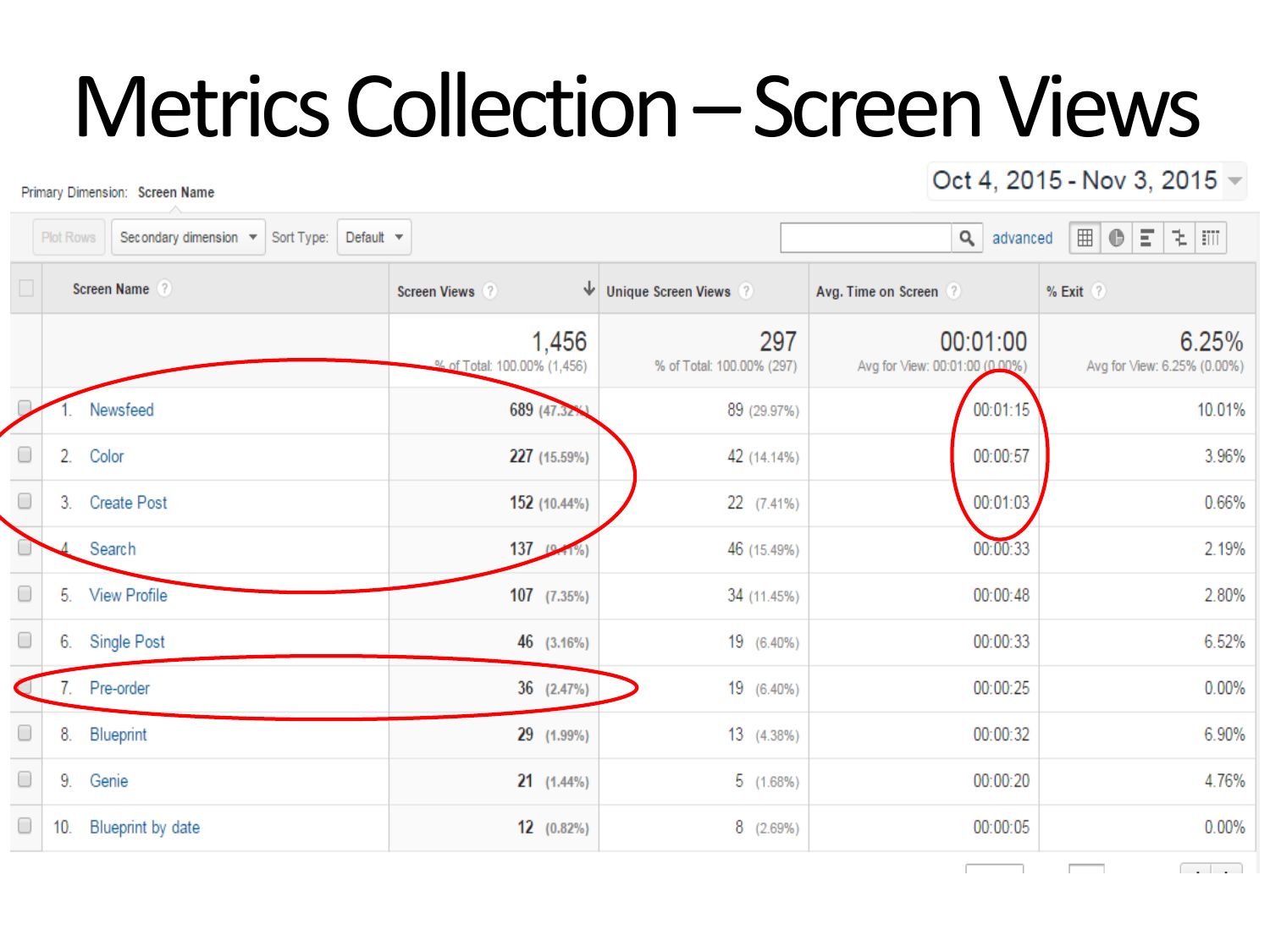# Metrics Collection - Events

| <b>Event Category</b> | <b>Total Events</b> |  |  |
|-----------------------|---------------------|--|--|
| Newsfeed              | 174                 |  |  |
| Search                | 123                 |  |  |
| <b>PreOrders</b>      | 17                  |  |  |

#### **Most Popular Events**

- 1. Search Color
- 2. Create Post
- 3. Like Post

| <b>Event Action</b> | <b>Total Events</b> |  |  |
|---------------------|---------------------|--|--|
| Search RGB          | 123                 |  |  |
| <b>Create Post</b>  | 100                 |  |  |
| Like Post           | 81                  |  |  |

#### **Least Popular Events**

1. Pre Orders

\*Events are recorded when a specific button is clicked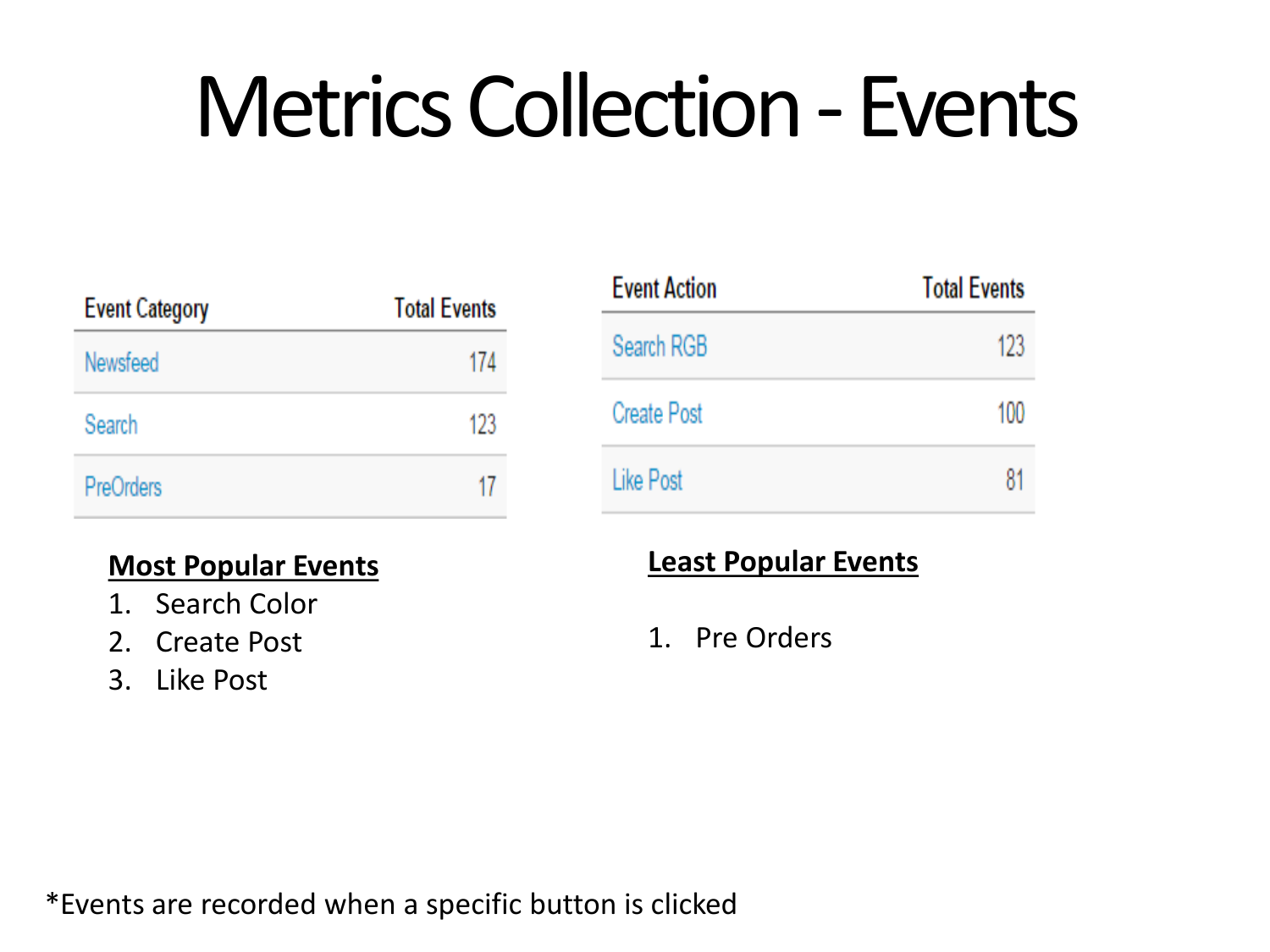# UI Adjustment



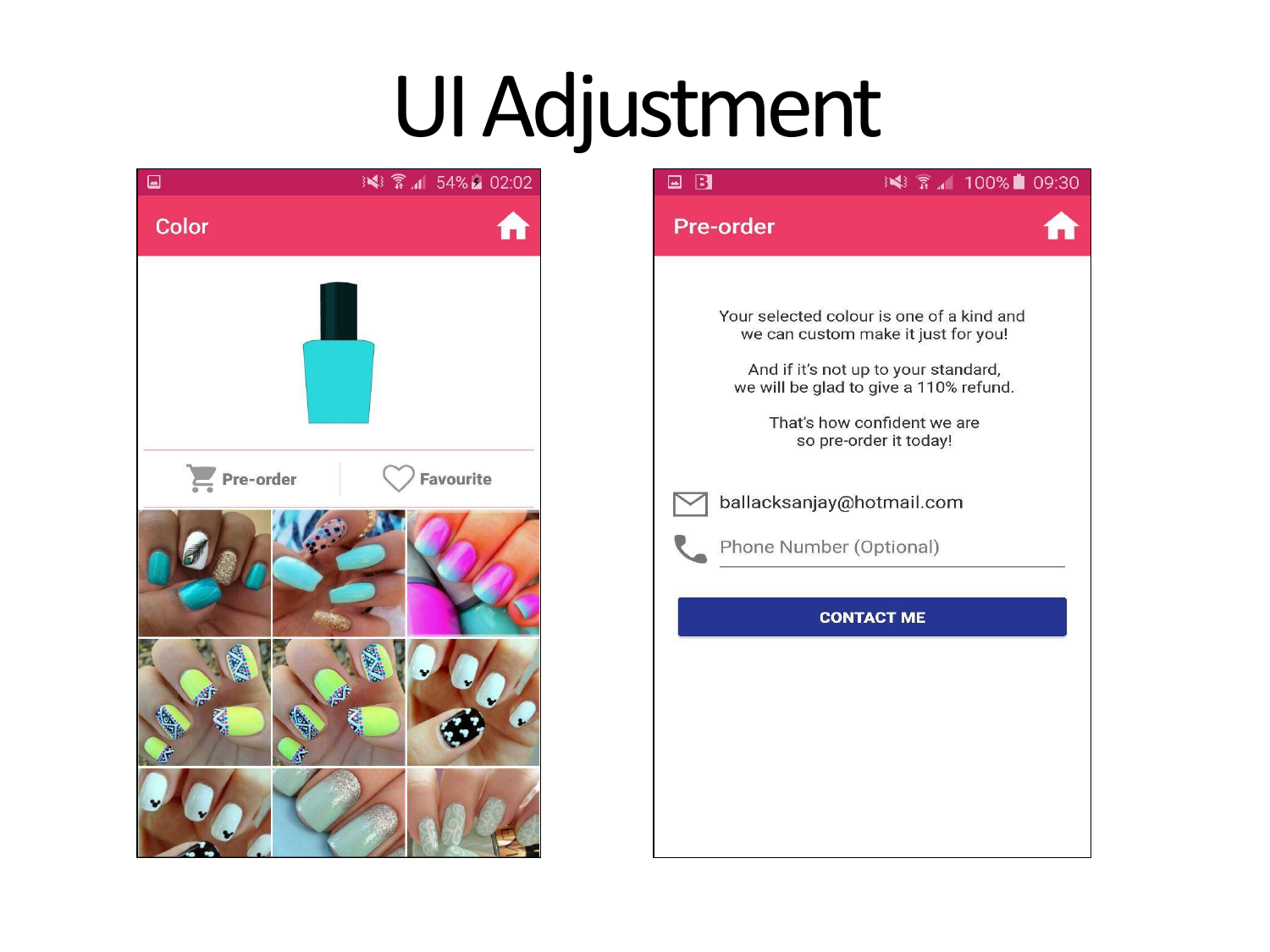## Survey Results I

**Are you able to search for nailart/polish posts on social media based on the color you desire?**



*62 Female Respondents*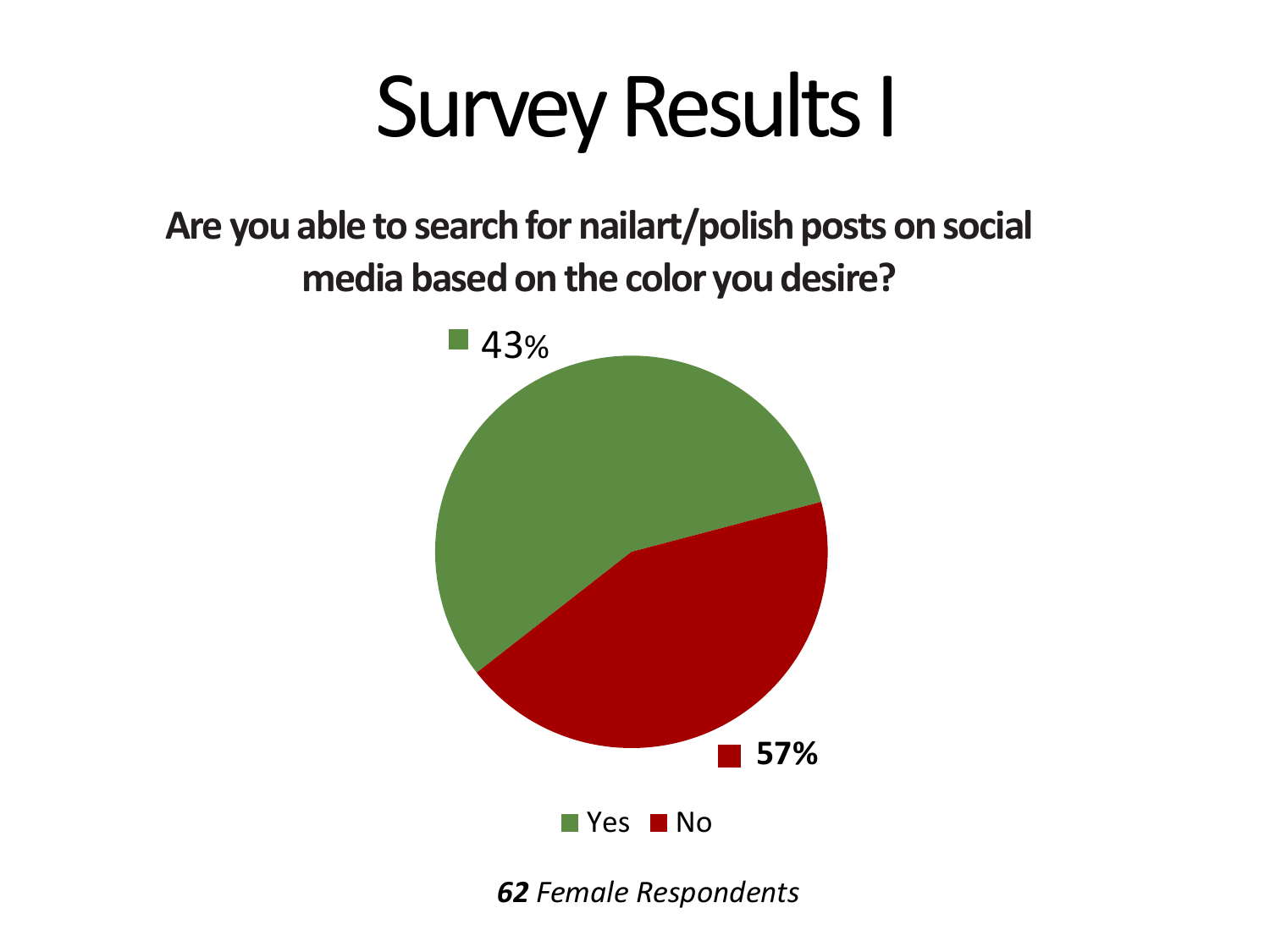# Survey Results II

How often do you look at nail art/polish pictures? (23 responses)



Do you feel like you could use this app to view nail art photos on a weekly basis? (23 responses)

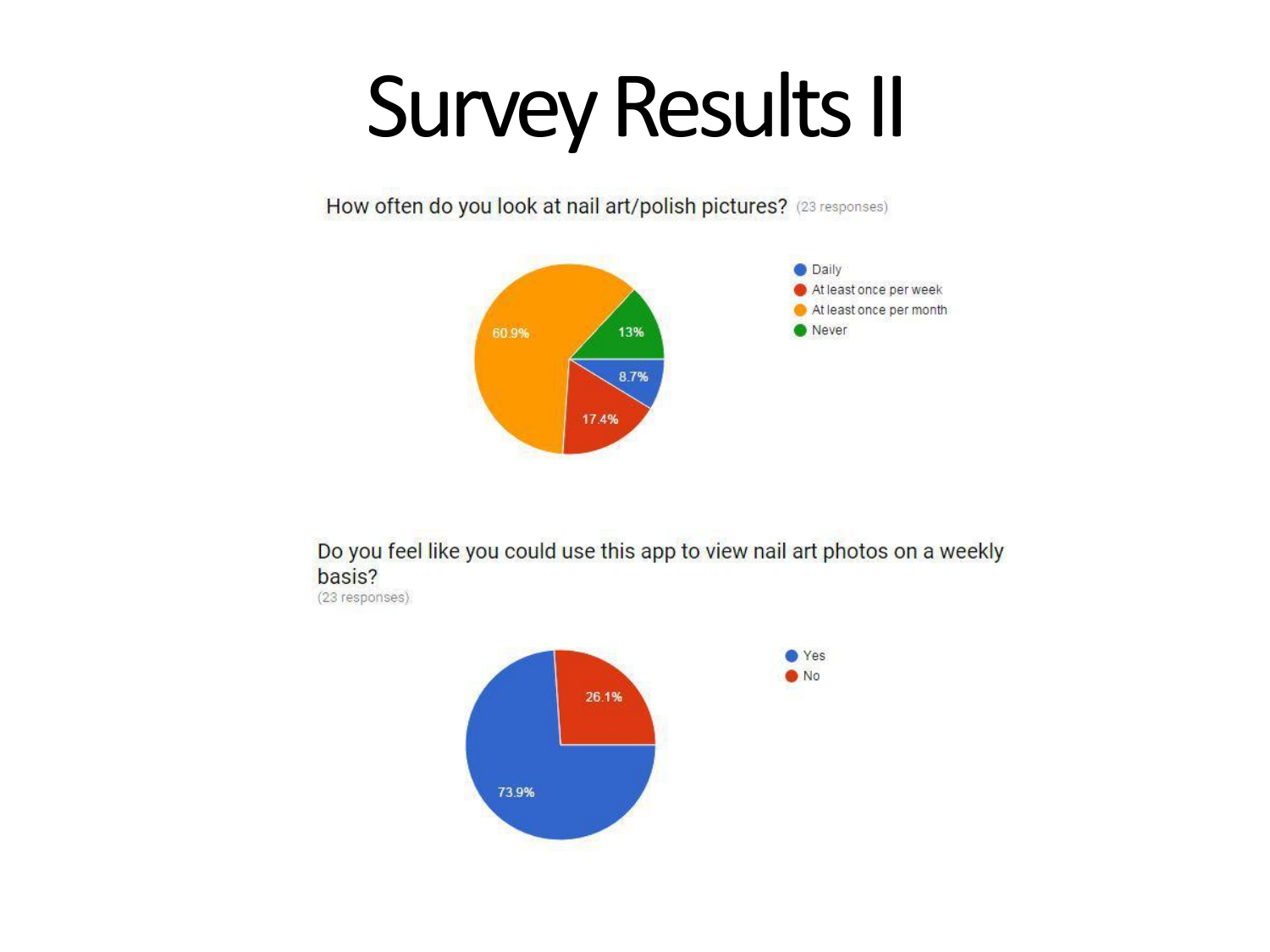## X - Factor

- 1. 100 Active Users
- 2. Embedded Advertisements
- 3. Partnerships with nail salons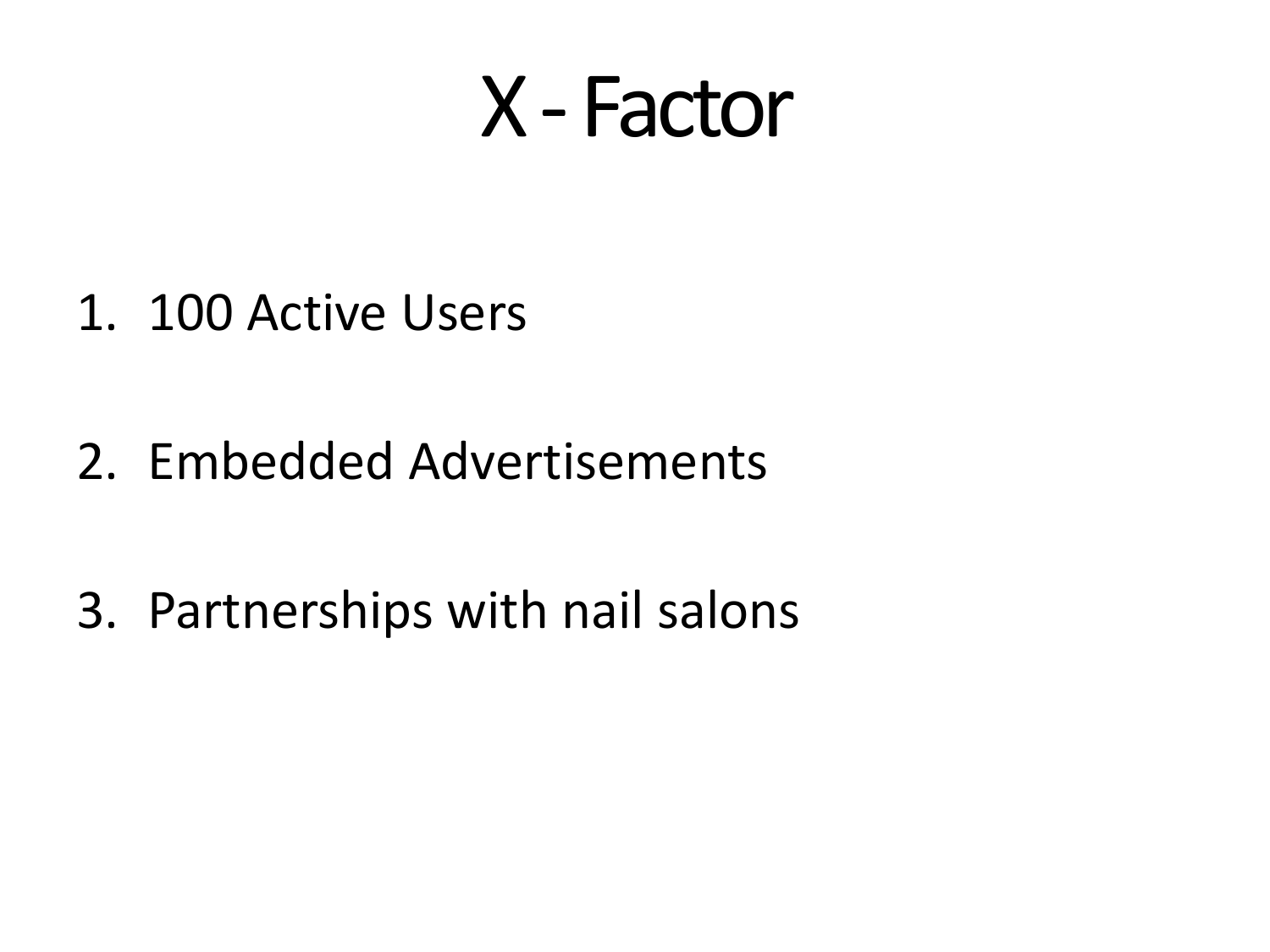## Embedded Advertisements

- Only application in the market that offers embedded advertisements based on color
- Potential revenue model for sponsor in future in the event of not being able to produce nail polish
- Offered free initially for nail salons to advertise their nail art
- Displayed at every 5<sup>th</sup> post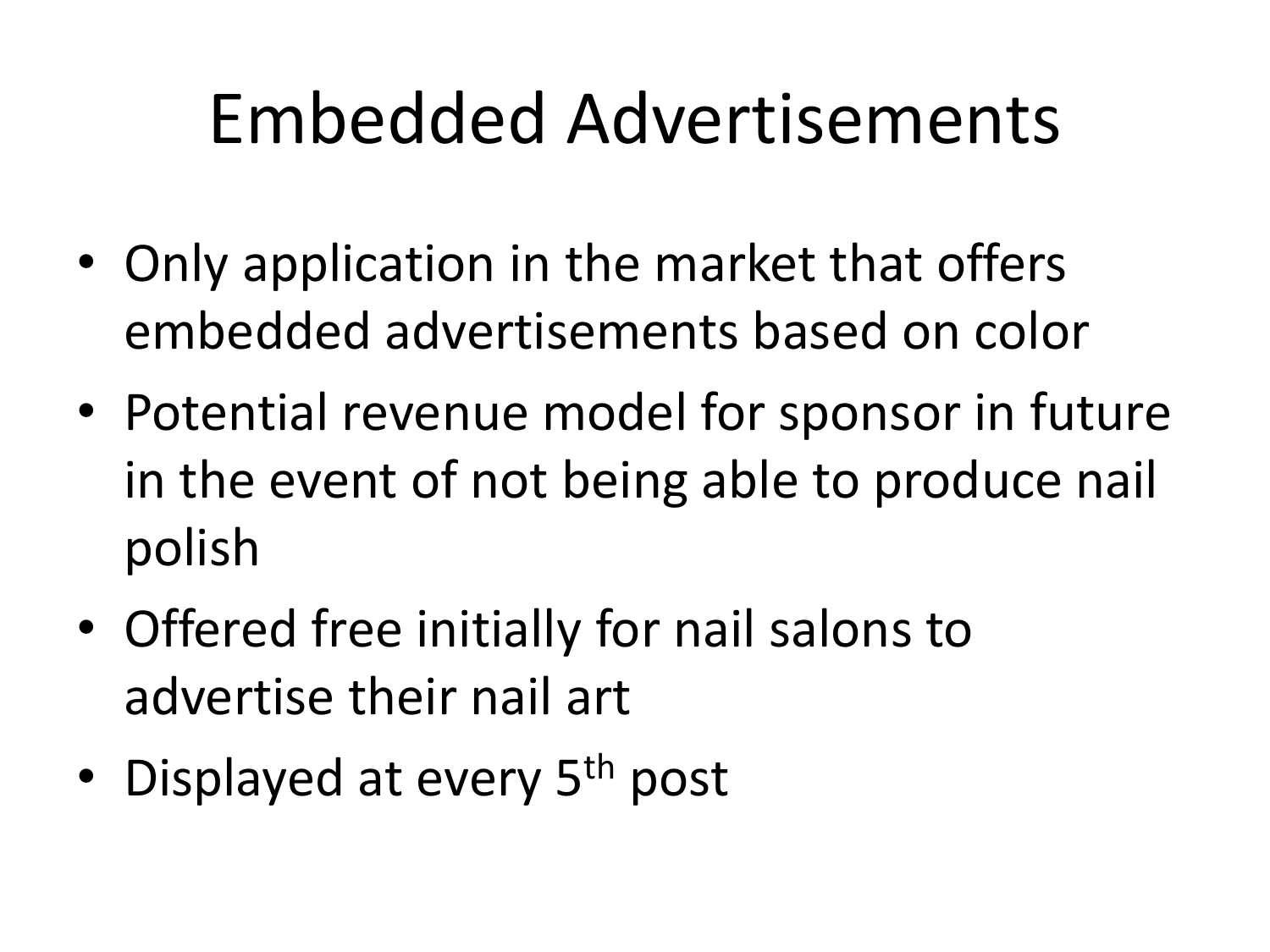## Users Acquisition Plan

- 1. User Test 3 NUS FASS/SIM
- 2. Reengage users from previous UTs
- 3. Post in various nail art communities forums
	- Google+ We love nail art (820,820 members)
	- Hardware Zone Lifestyle Forum
- 4. Partnerships with nail salons (50 Emails)
	- Embedded advertisements
	- Provide locations of nail salons for users